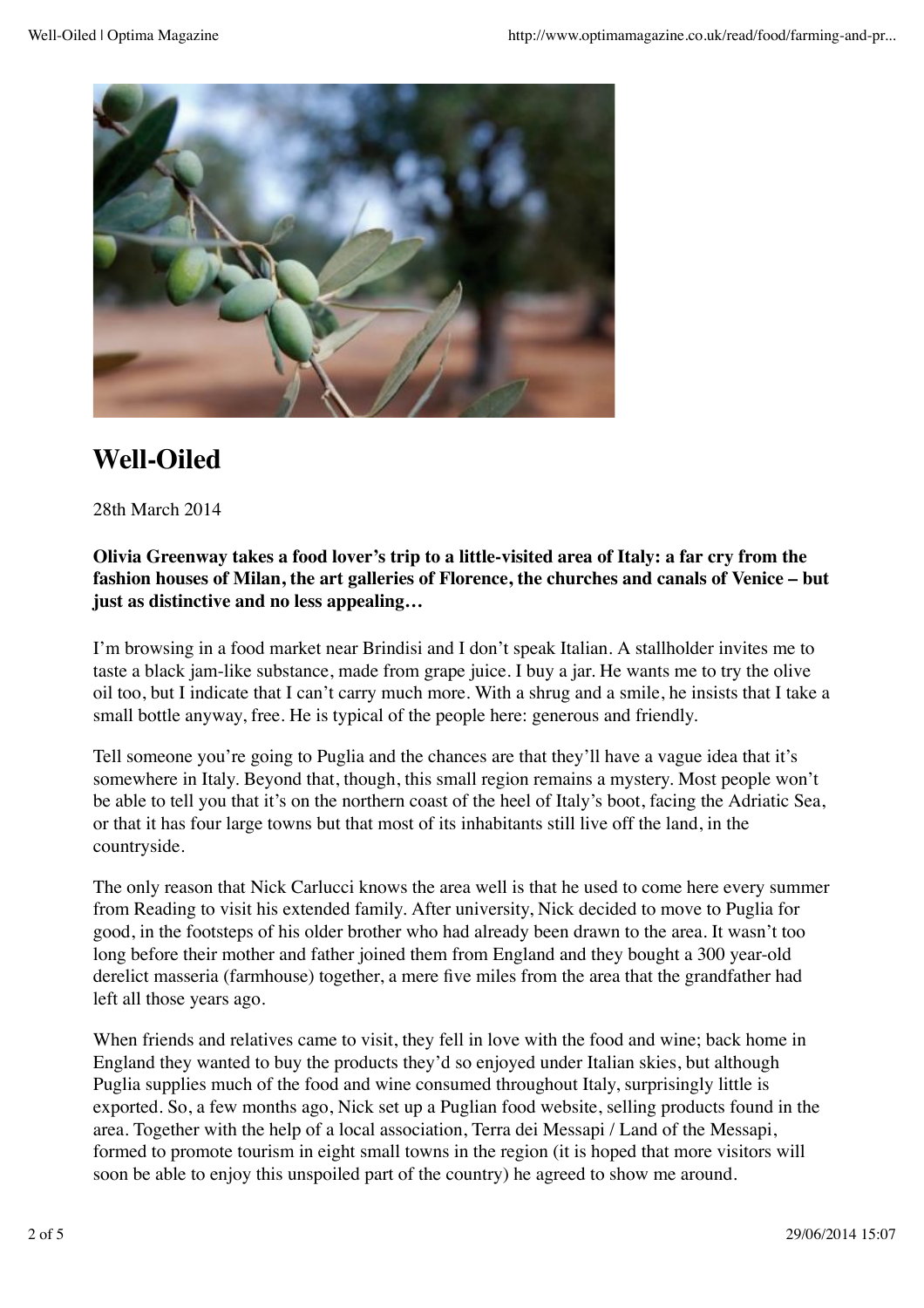On the short drive from the airport at Brindisi , I notice that the area is relatively poor; you don't see the substantial villas such as those on the outskirts of Florence or the glorious merchant's homes in Venice, or, indeed, any of the grand buildings that one associates with Italian cities. It's also short on luxury hotels – Italy's forte – but for me this is part of its charm. It is the 'real' Italy, where ordinary people live. Little English is spoken, there are odd bits of litter about and a few of the buildings are in a state of disrepair. It hasn't been smartened up for the tourists, mainly because there aren't many.

Our first stop is in Mesagne, a pretty medieval town with 11th century castle and 15th century city walls. We visit Viander, a vegetable processing factory on the outskirts, where the method of production is pleasingly uncomplicated. A group of women stand over simple charcoal grills, hand turning sliced courgettes that will be then cooled and steeped in olive oil ready for bottling. During the artichoke season in April, it's all hands on deck. Two hundred and fifty people are involved in preparing and roasting the most famous vegetable of the area, the Brindisi artichoke, which even has its own IGP (protected geographical status). Italy is the world's largest producer of artichokes and most come from Puglia. Brindisi artichokes are so sweet and soft they can even be eaten raw.

We move on to an olive grove near Latiano. The owner shows us a gnarled specimen that is over a thousand years old and still producing good fruit. We dip chunky, farmhouse bread into the pale green oil and it's easy to appreciate why they don't use much butter in this area. The farmer has an orchard with figs and pomegranates and a field where deep purple aubergines, bright red peppers and green cabbages are bursting out of the red earth. He also has a field of melons that look like lost footballs and grows six varieties. Slices of the fruit are set up on a table in the bright sunshine. The smell is perfume sweet and the flesh so juicy that it dribbles down my chin; I abandon all efforts to prevent it and just enjoy.

Next we visit a cheese maker at nearby Azienda Agricola Marangiosa, a teaching farm. We watch as, after twenty minutes of adding rennet to the milk, the curds separate from the whey. The curds are spooned into small plastic basket moulds and pressed to remove excess water. Then the ricotta is cooled and ready to eat, or matured to make a tongue-tingling stronger cheese – ricotta forte – found all over the region.

On to Francavilla Fontana, another medieval town with cobbled streets. In a tiny shop here, a husband and wife team make sugared almonds, as they have been made for hundreds of years. The fresh nuts are placed in a large flat-based copper pan, suspended from the ceiling on ropes, like a swing. Underneath is a charcoal fire. Fabio swings the pan backwards and forwards over the fire, whilst Maria adds spoonsful of sugar solution. The process takes about half an hour. Cooled, the nuts keep for several months and are popular on feast days. The vast number of almonds grown here means that they liberally creep into biscuits and desserts, along with honey and figs, other local specialities.

Much of Italy's flour comes from Puglia, so we go on to make pasta at Masseria Triticum, a cookery school and B&B. The popular variety locally is orecchiette or 'little ears'. As a historically poor area, Puglia doesn't use eggs in the making of pasta, so the dough is made from just flour and water. A worm-like piece is cut into two inch lengths, pressed with a simple metal tool and turned inside out to form the ear. It is then left to dry before being cooked. Orecchiette are found on menus all over the area and are delicious with a simple vegetable sauce.

You couldn't come to this area without tasting the wine, of course. Individual vineyards tend to be small, so they have organised themselves into cooperatives. In recent years, there has been an